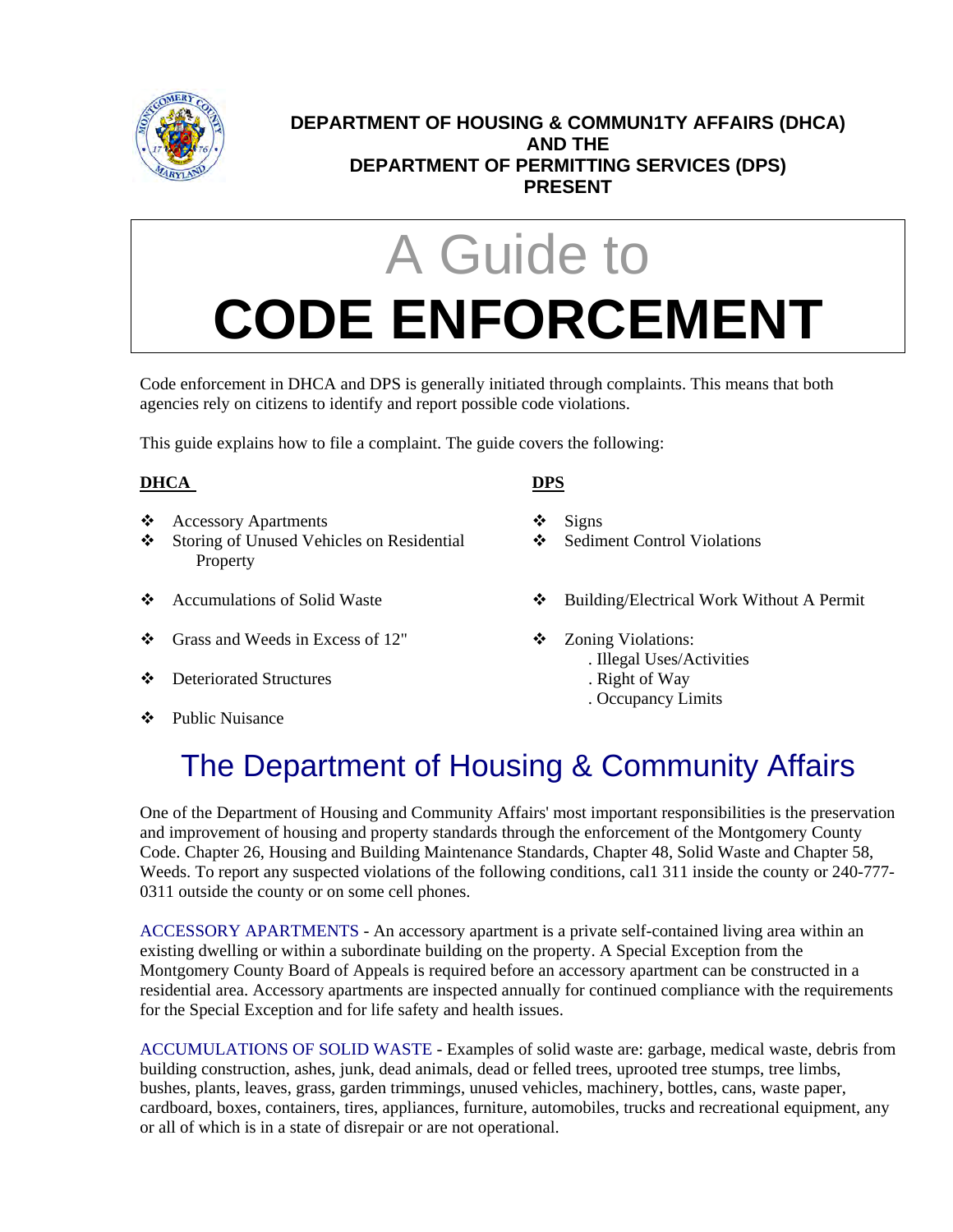GRASS AND WEEDS IN EXCESS OF 12" - Generalized growth of any weed or any generalized plant growth more than 12" high within 15' of any property boundary is not permitted. Generalized plant growth does not include trees, ornamental shrubs, flowers or garden vegetables.

DETERIORATED STRUCTURES - Examples of deterioration are; gutters and downspouts that are loose or leaking; flaking and/or peeling paint on exterior wood trim; missing or dilapidated roof shingles, missing or damaged siding, cracked and chipped concrete walkways or steps.

PUBLIC NUISANCE - Examples of public nuisances are:

- Vacant and unsecured buildings, unprotected or abandoned wells, open shafts, open basements, excavations, unsafe fences, unsafe stairways and unsafe steps;
- Structures which are unsanitary, littered with rubbish or garbage, used for outdoor storage or abandonment of appliances [for more than two (2) days], or equipment, which poses a threat of injury or danger to life;
- Severely deteriorated, dilapidated, structurally unsafe or fire-damaged buildings or dwellings;
- $\mathbf{\hat{S}}$  Sanitary sewage and plumbing facilities that are not functioning properly;
- \* Any condition that results in substantial damage to another property;
- Any condition that is unsafe, dangerous or unhealthful to occupants, neighbors, employees, or visitors, guests and tradesmen.

#### STORING OF UNUSED VEHICLES ON RESIDENTIAL PROPERTY - It

is unlawful to store unused vehicles for more than 30 days on private property. An unused vehicle is defined as: A device in, on, or by which a person or property may be transported on a public street which is:

- a) inoperable or, if operable, not currently registered by a government agency which registers vehicle of that type in Maryland, and
- b) not completely enclosed in a garage or other building.

To report an unused vehicle on **private property,** contact 311 inside the county or 240-777-0311 outside the county or on some cell phones.

### The Department of Permitting Services

The Department of Permitting Services is responsible for providing the highest quality of public service in the area of licenses and permits while ensuring compliance with Montgomery County's development and construction standards, as required by the Montgomery County Code, Chapter 8, Building Codes, Chapter 17, Electrical Code and Chapter 59, Zoning.

BUILDING/ELECTRICAL WORK WITHOUT PERMIT - Building permits are required for all new construction and additions to existing structures. Other projects requiring a permit include: bay windows, garages, sun rooms, decks and dormers; alterations, such as kitchen or bathroom remodeling, finishing an attic or basement, or reconfiguring a floor plan; minor structural repairs or replacement; and fence, retaining wall, shed and pool construction.

An **Electrical Permit** is required for work that involves installing, repairing, or maintaining any electrical wiring or device designed for conducting, consuming or converting electrical current.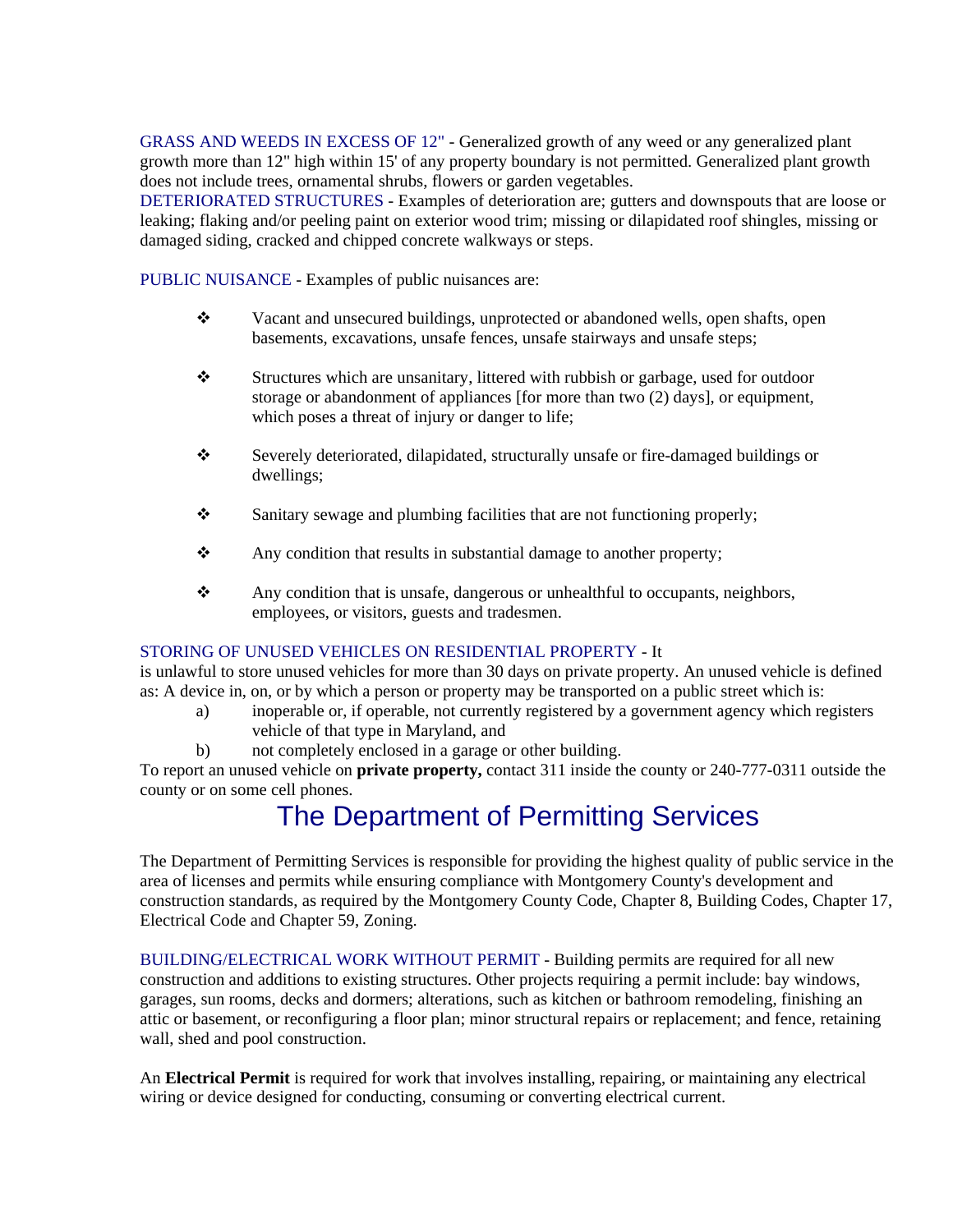A Historic **Area Work Permit** is required for any work that changes the exterior features of any historic site or any historic building located within any Historic District, or designated in the Historic Atlas as an historic site.

If you suspect that work is being performed without a building, electrical or historic area work permit, contact DPS, by calling 311 inside the county or 240-777-0311 outside the county or on some cell phones.

RIGHT OF WAY - Right of way violations typically involve non-standard driveway aprons, illegal curb cuts, and construction debris and utility company construction in the right of way. To report suspected right of way violations, contact DPS by calling 311 inside the county or 240-777-0311 outside the county or on some cell phones.

SIGNS - There are three types of signs permitted in Montgomery County: permanent, limited duration and temporary. All signs are regulated by their type, tile general zoning classification where they are located and their size and placement on the property.

A sign permit is required for any permanent sign posted on private property for more than 30 days and any limited duration sign posted on private property or in the public right-of-way. Temporary signs are permitted only on private property and must not be displayed for more than 30 days.

Certain signs are prohibited. Examples include: roof signs, obstructive signs, unsafe signs, signs that move (banners, pennants, streamers, balloons, etc.), signs attached to traffic devices or utility poles, and signs placed unlawfully in the public right-of-way.

To report any suspected illegal signs, contact DPS by calling 311 inside the county or 240-777-0311 outside the county or on some cell phones.

SEDIMENT CONTROL VIOLATIONS - Sediment control complaints typically involve construction and earth moving activities. Normally, these complaints involve concerns of grading without proper permits or sediment run-off onto private property, streams, public roads and right-of-ways.

ZONING VIOLATIONS (Illegal Uses/Activities & Occupancy Limits) - Zoning complaints typically involve allegations of improper uses/activities in residential, business, and other zones and violations of building restrictions such as setbacks, lot coverage, and height limits. In addition, the Zoning Ordinance restricts the number of unrelated persons who may reside in a residential dwelling. To report suspected zoning violations, contact, 311 inside the county or 240-777-0311 outside the county or on some cell phones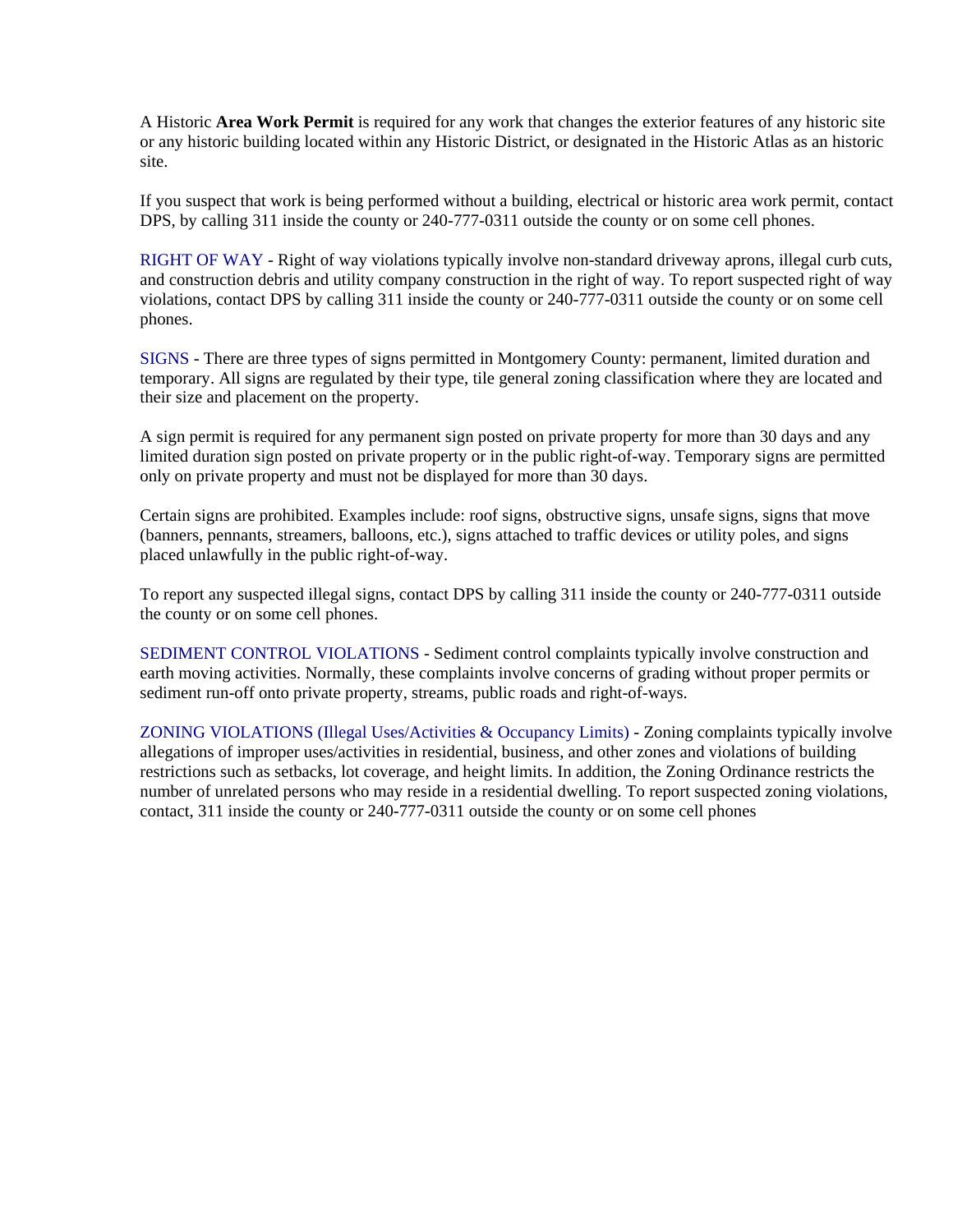## HOW TO REPORT A COMPLAINT

### The Department of Housing & Community Affairs

When you contact the counties call center by calling 311 inside the county or 240-777-0311 outside the county or on some cell phones, please provide the following information:

- Your name, address and phone number (not required; anonymous complaints are accepted),
- The address and/or location of the property where you have observed a possible code violation,
- The property owners' or occupants' names, if known.

You may also submit this information in writing or through the DHCA website: http://www.montgomerycountymd.gov/311

IF YOU WISH TO HAVE YOUR NAME AND PERSONAL INFORMATION REMAIN CONFIDENTIAL. PLEASE CLEARLY STATE THIS REQUEST DURING YOUR TELEPHONE CALL TO DHCA OR IN YOUR WRITTEN COMPLAINT.

**What Happens Next?** A case will be opened for investigation and assigned to an inspector. If you wish to follow up on a complaint you can visit<http://www.montgomerycountymd.gov/eproperty>and enter the address of the complaint. This will allow you to follow up on the progress of the investigation.

If violations are found, a Notice of Violation will be mailed to the property owner requiring compliance by a certain date. A Notice of violation may also be posted on the site. The amount of time allowed for code compliance varies based upon the type of violation and the time necessary for making repairs or corrections. Generally, 30 days are reqiored for the correction of non-emergency violations. Emergency violations must be corrected within 24 hours.

The property will be re-inspected to determine whether violations have been corrected.

**If Violations Remain Uncorrected** various civil and criminal penalties, including substantial fines, can be imposed. The County also has the right to clean up a property and charge the property owner for costs incurred. For additional information, visit the DHCA website at: <http://www.montgomerycountymd.gov/dhca>/